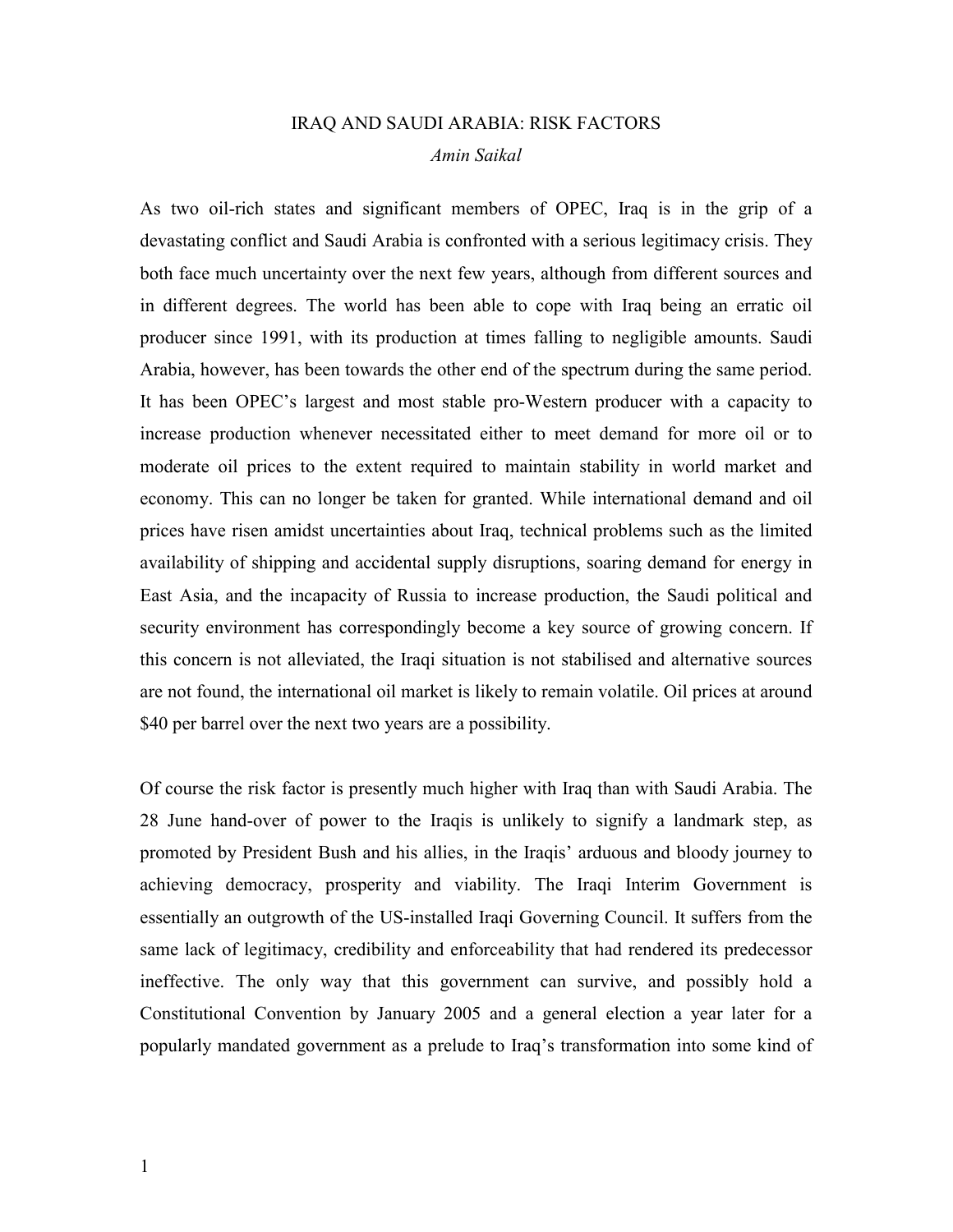stable democratic state, is for the United States and its allies to remain in Iraq on a longterm basis.

There are a number of reasons for this. First of all, given the experience of Afghanistan, the timeline for the interim government to establish the foundations and procedures for a stable political order within a secure national environment is very short. There is little possibility that it would be able to hold a fair and free election within at least three years. Second, the Iraqi law and order enforcement and security maintenance institutions will not be ready to replace the US forces and those of their allies for at least 5-10 years. In Afghanistan, in three years since the overthrow of the Taliban, the US and its NATO allies have not been able to train more than 10,000 troops, whose loyalty has not been tested yet. Iraq has a stronger civic culture than Afghanistan, but the inculcation of strong national values and discipline upon which a professional military force must be based will remain a major challenge for any US-sponsored Iraqi leadership. Third, the Iraqi resistance is most likely to persist for as long as the foreign forces are in Iraq and an Iraqi government which could enjoy widespread popular support as well as rule enforcement apparatus of its own has not been established. The resistance is not only composed of diehard Saddam Hussein supporters, but also includes many Iraqi nationalists and Islamists as well as foreign Jihadis linked to Al Qaeda and associated groups. Iraq has become as much of a battleground for their future and that of the region as it is a litmus test for the US-led war on terrorism and for US efforts to reshape the Middle East and counter radical political Islam.

Three scenarios could eventuate in Iraq in the next two years.

The first is that the present situation of violence, insecurity and uncertainty will continue. No amount of tough measures, including imposition of martial law, by the Interim Government and US-led enforcement of those measures may work to stem the tide of violent opposition to enable the interim authority to improve, within a reasonable time, much-needed services and security, and draw up a legal-rational framework for a workable system of governance. Under these circumstances, Iraq's oil production will be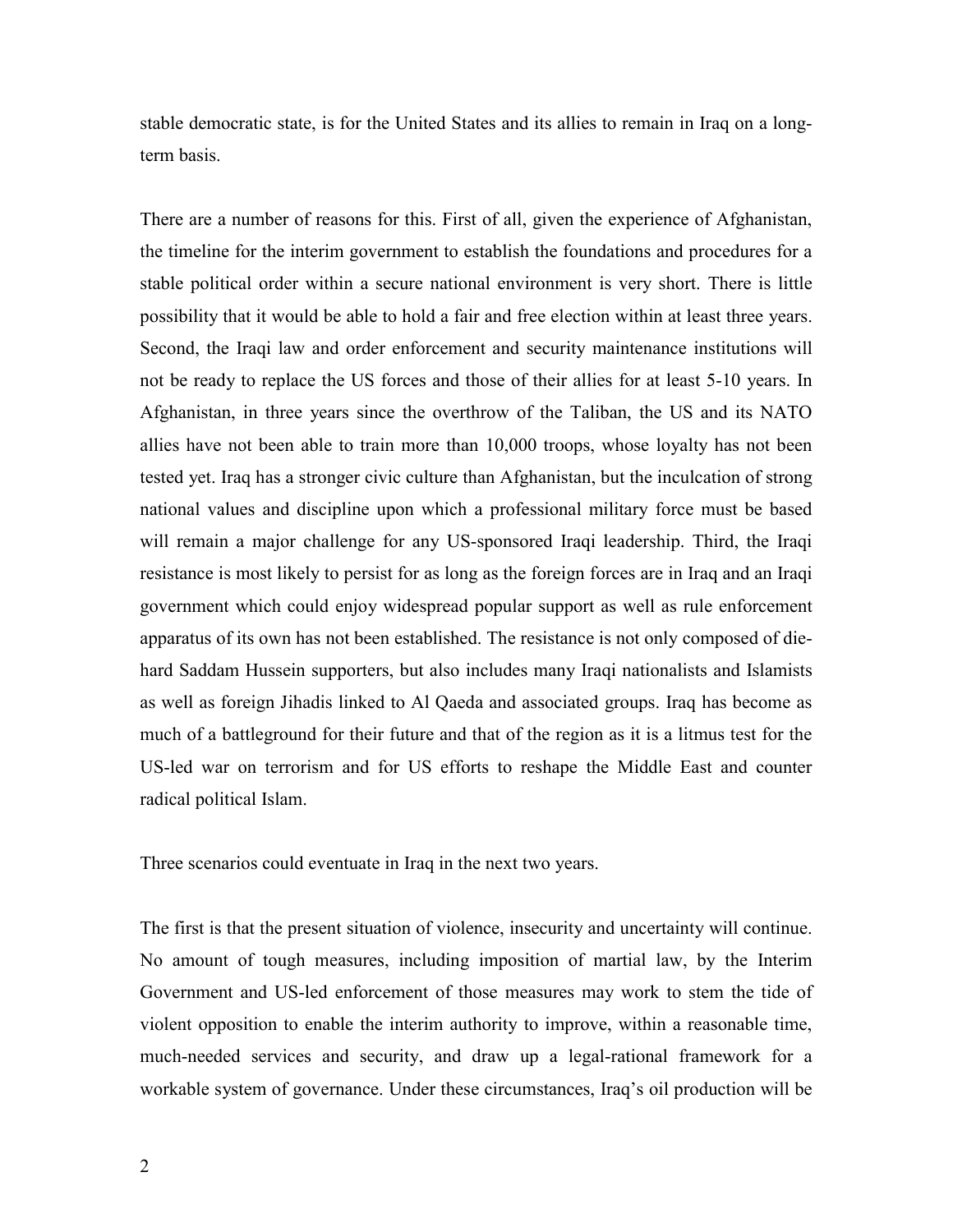disrupted either severely or moderately from time to time. Without adequate security for the oil fields and infrastructure, and for the technical experts needed to oversee the massive investment required for oil infrastructure rehabilitation and expansion, Iraqi oil exports may not exceed 3 million barrels per day. One of the outcomes would be continued nervousness in the international market and no major contribution from Iraq to ease the shortage in global oil supply.

The second is that Iraq descends into a civil war. Although the threshold for such a conflict has not been approached yet, this is a possibility that no serious analyst can exclude. A civil war can eventuate under a number of conditions. First, if the Interim Government either fails to deliver on the objectives for which it was created or disintegrates. Second, if Iraq's non-Arab Kurdish minority, which is closely allied with the US and Israel, but highly suspected by the country's Arab Sunni minority and Shia majority, as well as Iraq's three important neighbours – Turkey, Iran and Syria - decides actively to seek (even if it does not declare) independence. Kurdish leaders would be under pressure to do so if they were to become convinced that the situation was moving in a direction which would deprive them of the autonomy that they have built for themselves, under US protection, since the 1991 Gulf War. Other groups and neighbours will be opposed to a Kurdish control of the Kirkuk oil fields. Third, if the measures implemented by the Interim Government result in either empowerment of the Shia majority to lead an Islamic government or deprive the Shia from securing political dominance, the fallout would be difficult to contain. In any case of civil war, among many devastating consequences, one would be serious disruption in Iraq's oil production, with the possibility of the country's oil infrastructure laying in ruin and oil fields set ablaze, unless the US and allied forces take over the fields and facilities to defend them.

The Third is that President Bush is defeated in the forthcoming election and his Democratic successor decides to abandon Iraq for fear of greater American casualties and material losses. Although this scenario is a remote possibility, not least because of its implications for the war on terror and US interests in the region and beyond, it is nonetheless one that cannot be discounted entirely. In this situation, Iraq would be left at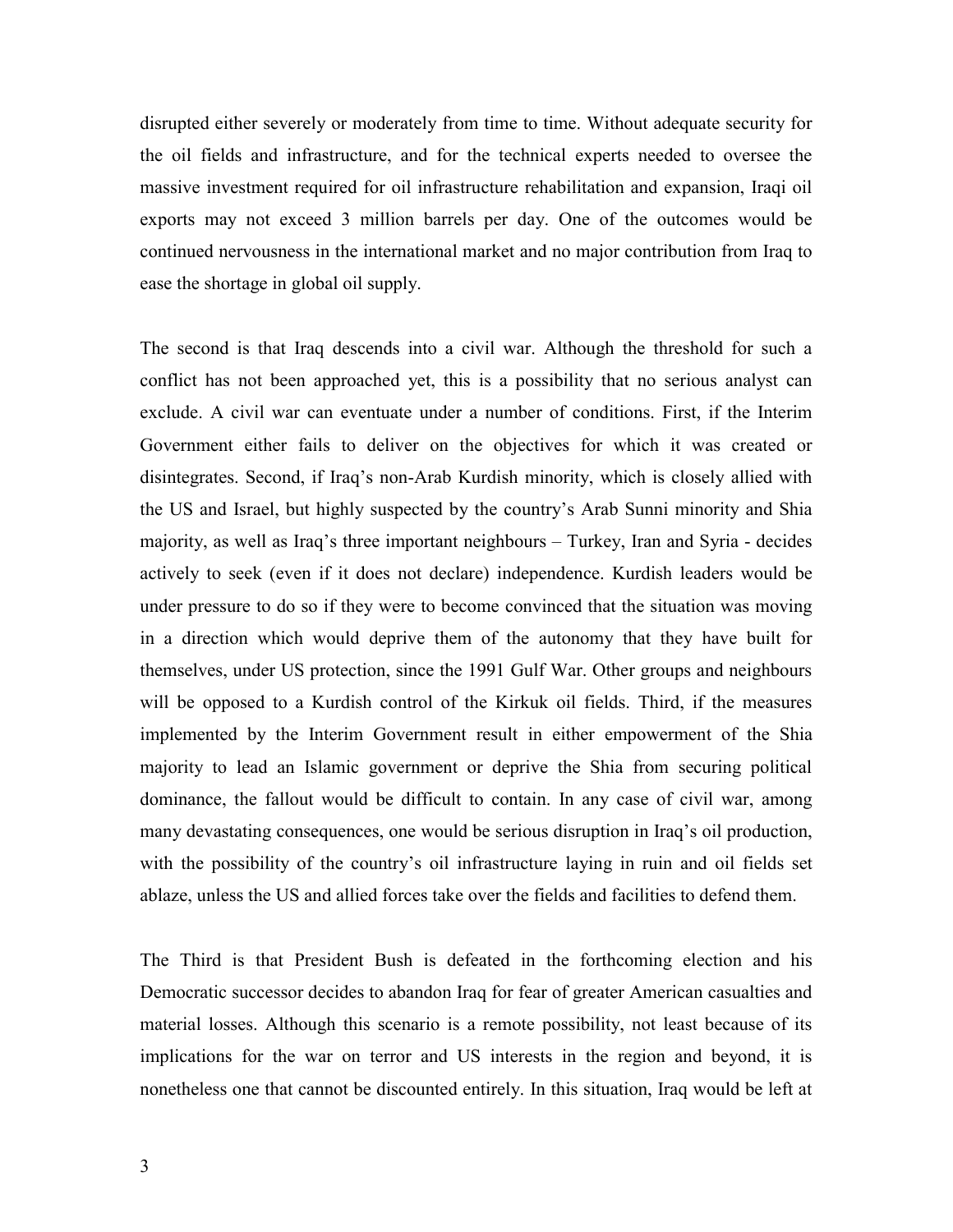the mercy of its various micro-societies and neighbours to play it out, as was the case with Afghanistan in the early 1990s following the withdrawal of Soviet forces from that country.

The US is now involved in a very damaging war. The consequences of leaving Iraq sooner rather than later could prove to be as damaging as those of staying in for the long haul. If it opts for an accelerated pullout, this could easily spell the end of American political dominance in the Middle East and reflect very badly on the efforts of the US and its allies in Afghanistan and the war on terror. If it stays on course 'for as long as necessary', neither President Bush nor his successors can be sure the American public will be prepared to wear the costs, being mindful of sinking America into an Iraq syndrome similar to that of Vietnam. The futility of the Iraq conflict is now set not only to haunt the United States and its allies for a long time to come, but also to serve as an important factor in the stability of the international oil market.

The prognosis for Saudi Arabia is not as bad as that for Iraq, but the Kingdom is nonetheless in a situation that could keep the world oil market jittery and oil prices high for the foreseeable future.

The spate of recent kidnapping and killing of foreigners, including the beheading of US engineer Paul Marshal, and massive bomb blasts, have shattered the image of Saudi Arabia as a safe, secure and stable oil-rich state. The opposition is not in a position to break all the security barriers to inflict such damage on the Saudi oil fields and facilities as to cripple the country's oil industry. It is well-defended, and has a range of outlets for exports that will ensure the oil can be kept flowing under virtually any circumstances short of wholesale war. Also, despite the departure of the non-essential staff of some Western diplomatic missions and companies due to an upsurge in violent opposition activities in recent months, the Saudi oil industry still remains lucrative and secure enough to enable the regime to keep the West engaged in the kingdom. While urging reform, President Bush, whose family has reportedly had close business ties with the Saudi royal family, has been very careful not to say or do anything that could undermine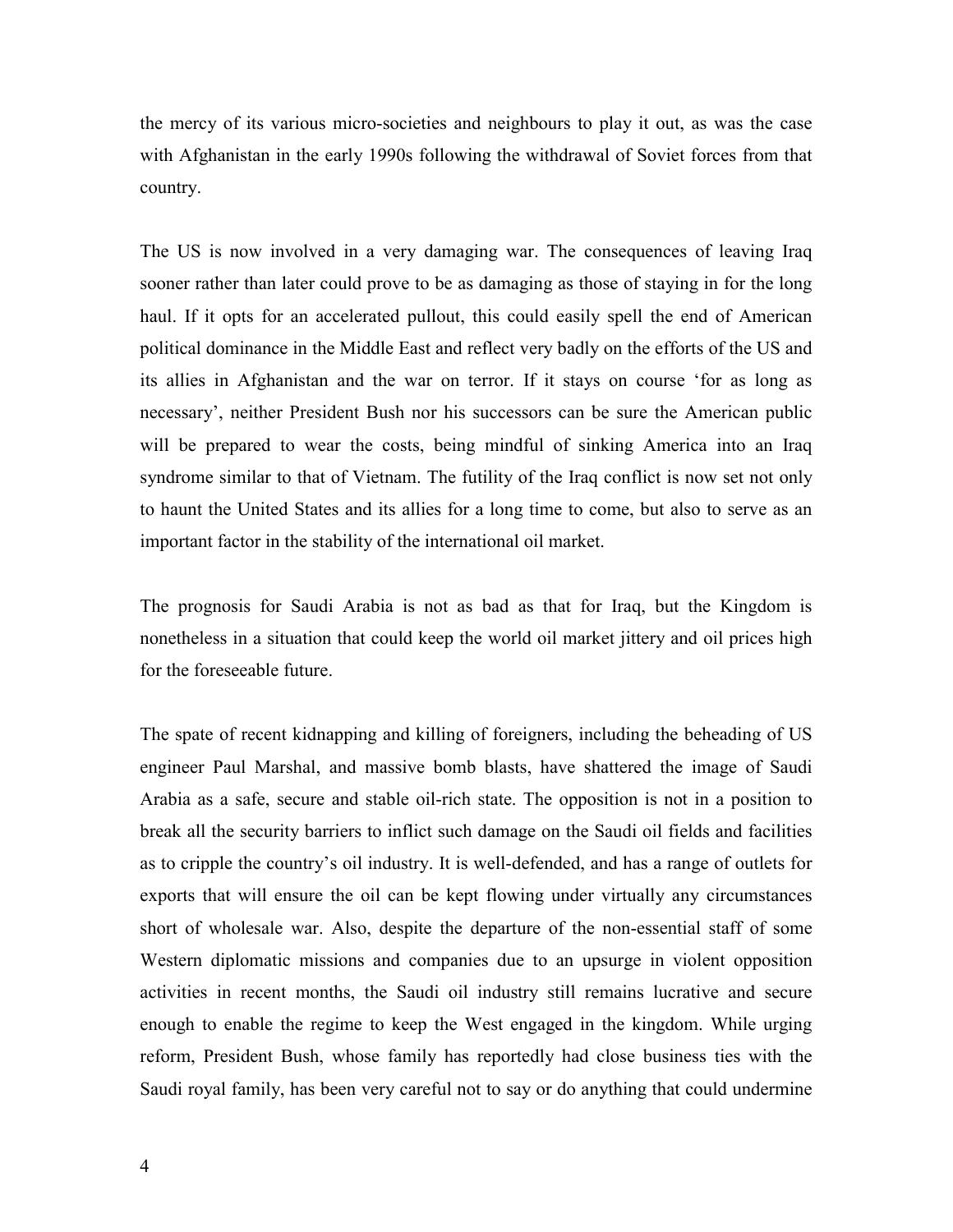the Saudi regime and make the kingdom vulnerable to regional and international isolation. But the oil market is driven by perceptions as well as practicalities. And on that score, Saudi Arabia at present is faring badly.

The problem is rooted not in Al Qaeda and its associated violent activities but rather in a stubborn reluctance by the ruling Ibn Saud family - a close regional ally of the US for 60 years - to create a viable, institutionalised system of governance, and to manage Saudi Arabia's immense oil wealth in such a way as to promote the common good and democratic values. Its intensified campaign against terrorism will yield little unless it is accompanied by structural reforms to enable many Saudis not to feel alienated and threatened with a loss of their Islamic identity through the association of their rulers with the United States.

The regime has rested on spent political capital for too long. Its traditional formula based on an interactive manipulation of politics, Islam (and a very narrowly interpreted version of it at that) and oil wealth to generate a foundation of political legitimacy is coming unstuck. While seeking to project a benevolent and reformist image, in reality it has failed to a build a polity where political inclusiveness, the rule of law, the separation of powers, an independent judiciary and observance of human rights underpin the operation of state and society. It has done little, even by the standards of the Arab and Muslim worlds, to generate legitimate avenues for public participation in policy-making arenas.

Power entirely rests with a small oligarchy of elderly brothers, which presides over a royal family of some 7000 members. The oligarchy, which has a determining share in every aspect of Saudi society, has treated Saudi oil wealth as its private property and spent it as it has seen fit. The veteran Saudi ambassador to the US, Prince Bander Bin Sultan, has claimed that of the \$400 billion spent on modernisation of Saudi Arabia since the early 1970s, only \$50 billion of it may have gone astray!

The cumulative effect has been catastrophic: a growing alienation of many (especially young) Saudis, who do not trust their government in either Islamic or democratic terms,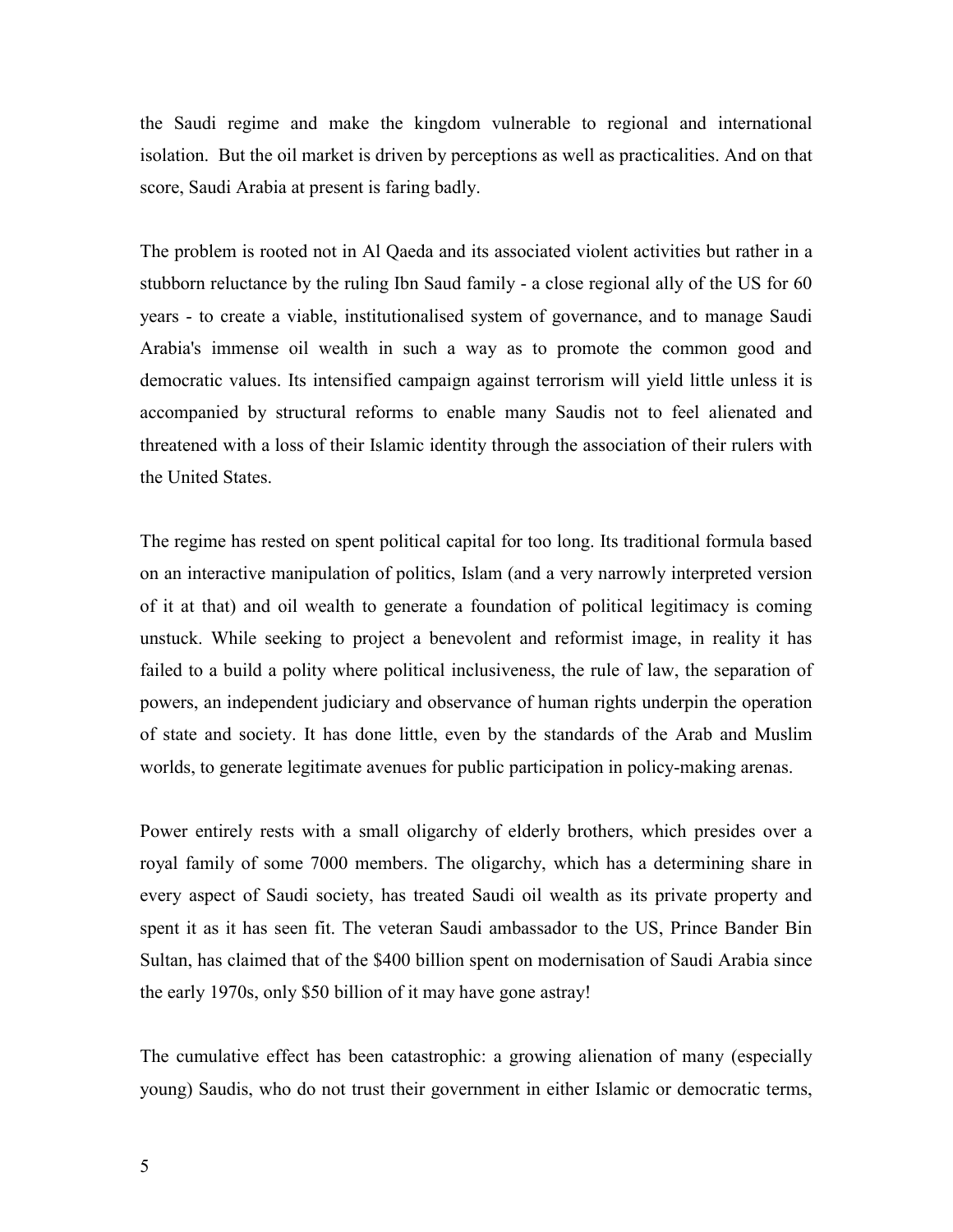and a growing sense of disappointment and frustration that the Saudi economy has not been managed in such a way as to provide the employment opportunities for younger Saudis that they believe they deserve.

Two kinds of underground opposition forces seem to have benefited most from this: Islamic radicals and democratic reformists. The former have criticised the regime for being too pro-American, un-Islamic, deceptive, manipulative and wasteful. With no legitimate avenues of participation open to them, some of these have become receptive to Al Qaeda, with increasing admiration for Bin Laden as a source of political salvation. It is estimated that there are some 7,000 of such elements, penetrating the Saudi structures at all levels. On the other hand, the regime's democratic opponents, many of whom are also devout Muslims but who have shunned Al Qaeda and its violent methods, have been subjected to the same repression as their radical Islamic counterparts, with some operating in exile.

Dangerously for the regime, when it comes to their demands for inclusiveness and representativeness, the Islamist and democratic opposition share a common platform. Their position is reinforced by the criticism levelled against the regime by some neoconservative elements within the Bush Administration, since the 11 September events. The regime has been accused in the United States of having nurtured a kind of Islam and supported a kind of Islamic education at home and abroad which have helped to spawn radical Islamism.

A combination of potential domestic instability and exogenous pressure has left the Ibn Saud rule in a state of limbo and in a weaker position than at any time in the post-World War II period. This does not mean that the regime is in serious danger of collapsing or Saudi Arabia sinking in a revolution in the near future. As a matter of fact, despite all the regime's shortcomings and an upsurge in violent activities against it, neither a majority of Saudis will be willing to see it overthrown, nor, as noted earlier, is the oil industry at serious risk. But given its links and influence with other, smaller oil-rich Arab states in Gulf, and its position as the largest and most determining producer within OPEC, any